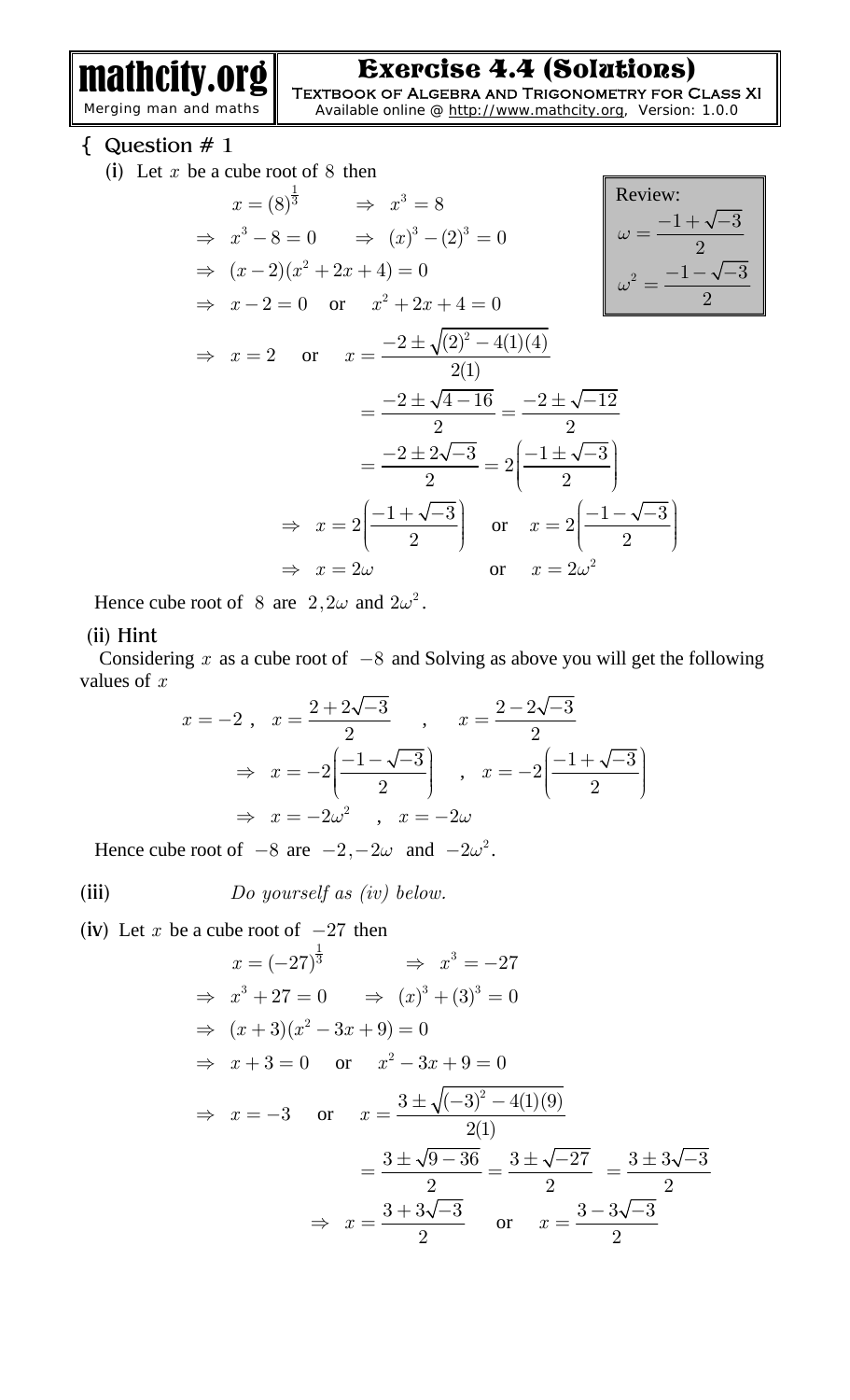*FSC-I - 4.4 - 2*

$$
\Rightarrow x = -3\left(\frac{-1 - \sqrt{-3}}{2}\right) \quad \text{or} \quad x = -3\left(\frac{-1 + \sqrt{-3}}{2}\right)
$$
  

$$
\Rightarrow x = -3\omega^2 \quad \text{or} \quad x = -3\omega
$$

Hence cube root of  $-27$  are  $-3$ ,  $-3\omega$  and  $-3\omega^2$ .

(v) Let *x* be a cube root of 64 then

$$
x = (64)^{\frac{1}{3}} \Rightarrow x^{3} = 64
$$
  
\n
$$
\Rightarrow x^{3} - 64 = 0 \Rightarrow (x)^{3} - (4)^{3} = 0
$$
  
\n
$$
\Rightarrow (x - 4)(x^{2} + 4x + 16) = 0
$$
  
\n
$$
\Rightarrow x - 4 = 0 \text{ or } x^{2} + 4x + 16 = 0
$$
  
\n
$$
\Rightarrow x = 4 \text{ or } x = \frac{-4 \pm \sqrt{(4)^{2} - 4(1)(16)}}{2(1)}
$$
  
\n
$$
= \frac{-4 \pm \sqrt{16 - 64}}{2} = \frac{-4 \pm \sqrt{-48}}{2}
$$
  
\n
$$
= \frac{-4 \pm 4\sqrt{-3}}{2} \text{ or } x = \frac{-4 - 4\sqrt{-3}}{2}
$$
  
\n
$$
\Rightarrow x = \frac{-4 + 4\sqrt{-3}}{2} \text{ or } x = \frac{-4 - 4\sqrt{-3}}{2}
$$
  
\n
$$
\Rightarrow x = 4\left(\frac{-1 + \sqrt{-3}}{2}\right) \text{ or } x = 4\left(\frac{-1 - \sqrt{-3}}{2}\right)
$$
  
\n
$$
\Rightarrow x = 4\omega \text{ or } x = 4\omega^{2}
$$

Hence cube root of 64 are 4,  $4\omega$  and  $4\omega^2$ .

{ Question # 2  
\n(i) 
$$
(1 + \omega - \omega^2)^8 = (1 + \omega + w^2 - 2w^2)^8
$$
  
\n $= (0 - 2w^2)^8$   $\therefore 1 + \omega + \omega^2 = 0$   
\n $= (-2)^8 (w^2)^8 = 256 \omega^{16}$   
\n $= 256 \omega^{15} \cdot \omega = 256 (\omega^3)^5 \cdot \omega$   
\n $= 256 (1)^5 \cdot \omega = 256 \omega$  Answer  $\therefore \omega^3 = 1$   
\n(ii)  $\omega^{28} + w^{29} + 1 = \omega^{27} \cdot \omega + \omega^{27} \cdot \omega^2 + 1$   
\n $= (\omega^3)^9 \cdot \omega + (\omega^3)^9 \cdot \omega^2 + 1$   
\n $= (1)^9 \cdot \omega + (1)^9 \cdot \omega^2 + 1$   $\therefore \omega^3 = 1$   
\n $= \omega + \omega^2 + 1$   
\n $= 0$  Answer  $\therefore 1 + \omega + \omega^2 = 0$ 

(iii) 
$$
(1 + \omega - \omega^2)(1 - \omega + \omega^2)
$$
  
=  $(1 + \omega + \omega^2 - 2\omega^2)(1 + \omega + \omega^2 - 2\omega)$   $\therefore$   $1 + \omega + \omega^2 = 0$   
=  $(0 - 2\omega^2)(0 - 2\omega) = (-2\omega^2)(-2\omega)$   
=  $4\omega^3 = 4(1) = 4$  Answer  $\therefore \omega^3 = 1$ 

 $= 0$  Answer

Made By: *Atiq ur Rehman* [\(mathcity@gmail.com\)](mailto:(mathcity@gmail.com)), <http://www.mathcity.org>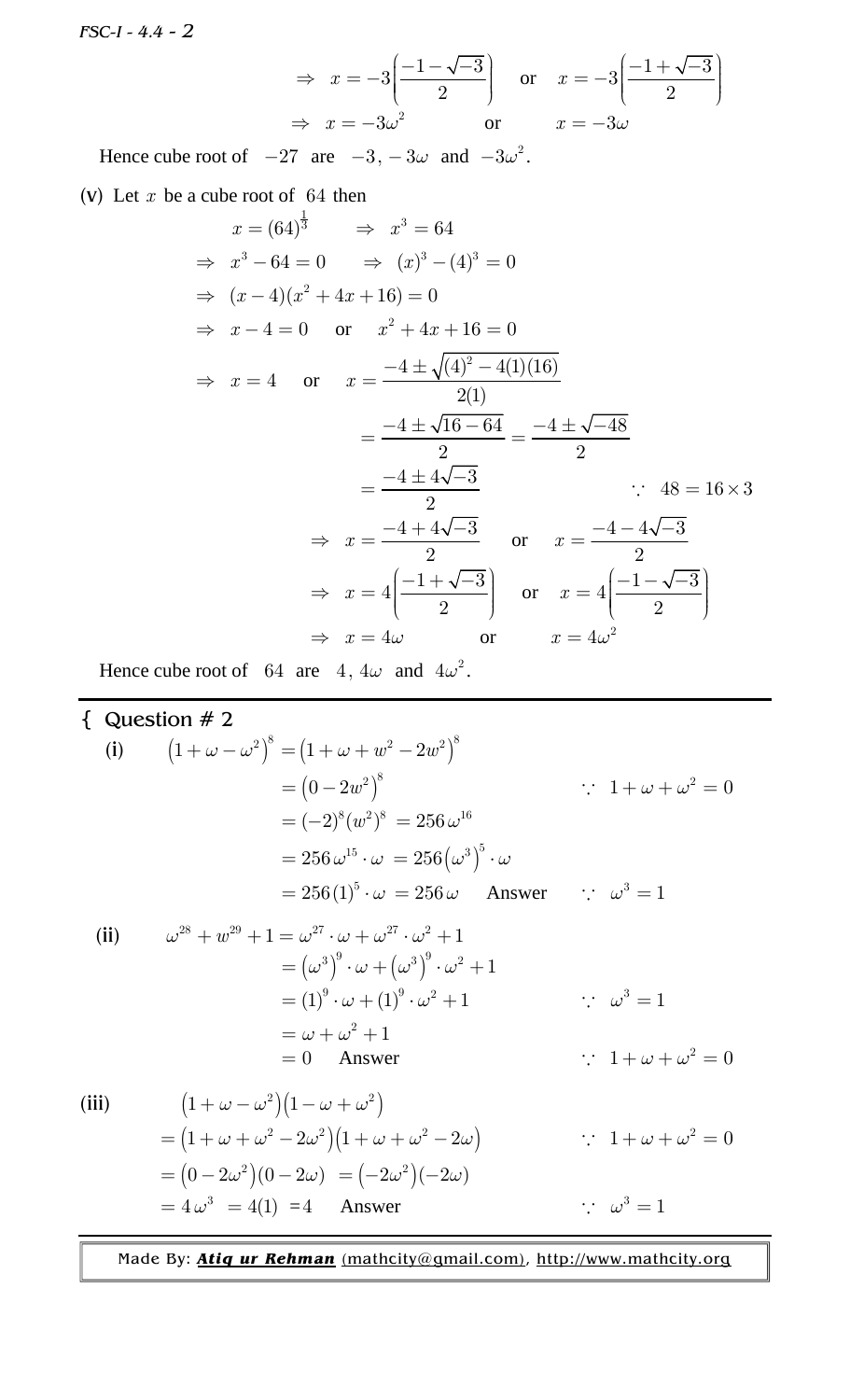$FSC-I - 4.4 - 3$ 

(iv)

\n
$$
\left(\frac{-1+\sqrt{-3}}{2}\right)^7 + \left(\frac{-1-\sqrt{-3}}{2}\right)^7
$$
\n
$$
= \omega^7 + (\omega^2)^7
$$
\n
$$
= \omega^7 + \omega^{14}
$$
\n
$$
= \omega^6 \cdot \omega + \omega^{12} \cdot \omega^2 = (\omega^3)^3 \cdot \omega + (\omega^3)^4 \cdot \omega^2
$$
\n
$$
= (1)^3 \cdot \omega + (1)^4 \cdot \omega^2
$$
\n
$$
= \omega + \omega^2 = -1 \quad \text{Answer}
$$
\n(v)

\n
$$
\left(-1 + \sqrt{-3}\right)^5 + \left(-1 - \sqrt{-3}\right)^5
$$
\n
$$
= \left(2 \cdot \frac{-1+\sqrt{-3}}{2}\right)^5 + \left(2 \cdot \frac{-1-\sqrt{-3}}{2}\right)^5
$$
\n
$$
= (2 \cdot \omega)^5 + (2 \cdot \omega^2)^5
$$
\n
$$
= 32\omega^5 + 32\omega^{10} = 32\omega^3 \cdot \omega^2 + 32\omega^9 \cdot \omega^1
$$
\n
$$
= 32(1) \cdot \omega^2 + 32(1) \cdot \omega
$$
\n
$$
= 32(-1) = -32 \qquad \text{if } \omega^2 = \frac{-1+\sqrt{-3}}{2}
$$
\n
$$
\therefore \omega^9 = (\omega^3)^3 = (1)^3 = 1
$$
\n
$$
\therefore 1 + \omega + \omega^2 = 0
$$

{ Question  $# 3$ 

(i) R.H.S=(x - y)(x - \omega y)(x - \omega^2 y)  
\n= (x - y)[x(x - \omega^2 y) - \omega y(x - \omega^2 y)]  
\n= (x - y)[x^2 - \omega^2 xy - \omega xy + \omega^3 y^2]  
\n= (x - y)[x^2 - (\omega^2 + \omega)xy + (1)y^2] 
$$
\therefore \omega^3 = 1
$$
  
\n= (x - y)[x^2 - (-1)xy + y^2]  $\therefore 1 + \omega + \omega^2 = 0$   
\n= (x - y)[x^2 + xy + y^2]  $\therefore \omega + \omega^2 = -1$   
\n= x<sup>3</sup> - y<sup>3</sup> = L.H.S  
\n(ii) R.H.S=(x + y + z)(x + \omega y + \omega^2 z)(x + \omega^2 y + \omega z)  
\n= (x + y + z)[x<sup>2</sup> + \omega^2 xy + \omega xz + \omega xy + \omega^3 y^2 + \omega^2 yz + \omega^3 y^2 + \omega^3 z^2]  
\n= (x + y + z)[x<sup>2</sup> + (\omega^2 + \omega)xy + (\omega + \omega^2)xz + (\omega^2 + \omega^4)yz + \omega^3 y^2 + \omega^3 z^2]  
\n= (x + y + z)[x<sup>2</sup> + (-1)xy + (-1)xz + (\omega^2 + \omega)yz + (1)y<sup>2</sup> + (1)z<sup>2</sup>]  
\n= (x + y + z)[x<sup>2</sup> + y<sup>2</sup> + z<sup>2</sup> - xy + (-1)yz - xz]  
\n= (x + y + z)[x<sup>2</sup> + y<sup>2</sup> + z<sup>2</sup> - xy + (-1)yz - xz]  
\n= (x + y + z)[x<sup>2</sup> + y<sup>2</sup> + z<sup>2</sup> - xy + (-1)yz - xz]  
\n= (x + y + z)[x<sup>2</sup> + y<sup>2</sup> + z<sup>2</sup> - xy - yz - xz]  
\n= x<sup>3</sup> + y<sup>3</sup> + z<sup>3</sup> - 3xyz = L.H.S  
\n(iii) L.H.S = (1 + \omega)(1 + \omega^2)(1 + \omega^4)(1 + \omega^8)............2n factors  
\n= [(1 + \omega)(1 + \omega^2)][(1 + \omega^3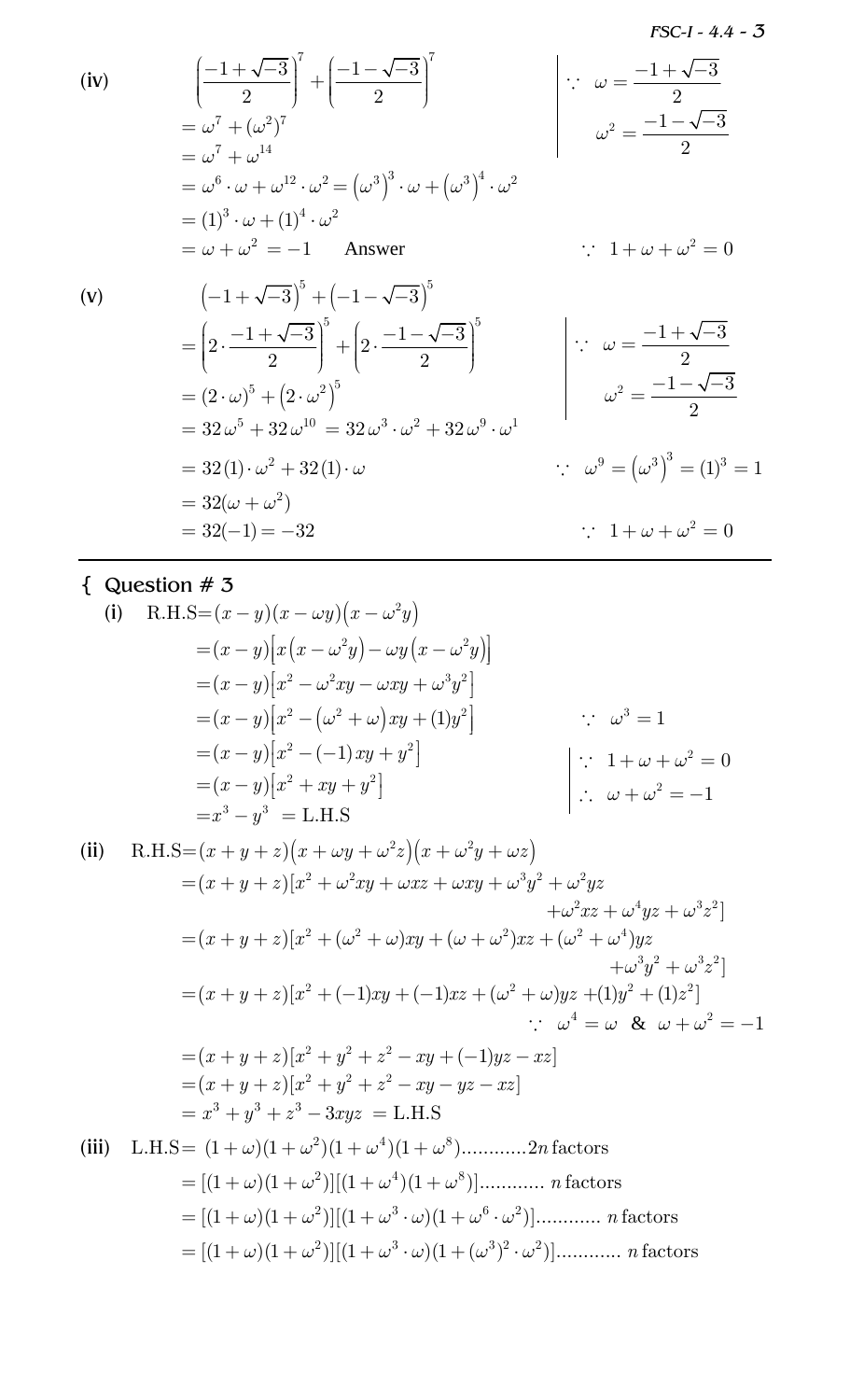*FSC-I - 4.4 - 4*  $= [(1 + \omega)(1 + \omega^2)][(1 + 1 \cdot \omega)(1 + (1)^2 \cdot \omega^2)]$ ............. *n* factors  $= [(1 + \omega)(1 + \omega^2)][(1 + \omega)(1 + \omega^2)]$ ............ *n* factors  $= [(1 + \omega)(1 + \omega^2)]^n = [1 + \omega + \omega^2 + \omega^3]^n$  $= [0 + 1]^n$  $\therefore$  1 +  $\omega + \omega^2 = 0$ ,  $\omega^3 = 1$  $=[1]^{n} = 1 = R.H.S$  $\overline{)$  Question # 4 (i) Let 2 *x x i* 1 0 ...........( ) Since  $\omega$  is root of (*i*) therefore  $\omega^2 + \omega + 1 = 0$ ...........*(ii)* To prove  $\omega^2$  is root of (*i*) Consider  $(\omega^2)^2 + \omega^2 + 1 = \omega^4 + 2\omega^2 + 1 - \omega^2$  $= (\omega^2 + 1)^2 - \omega^2 = (\omega^2 + 1 + \omega)(\omega^2 + 1 - \omega)$  $= (0) \left(\omega^2 + 1 - \omega\right)$  from (*i*)  $\Rightarrow$   $(\omega^2)^2 + \omega^2 + 1 = 0$  ...........*(iii)*  $\Rightarrow \omega^2$  is the root of the equation (*i*). Now subtracting (*ii*) from (*iii*)  $(\omega^2)^2 + \omega^2 + 1 = 0$ 2 4  $1 = 0$ 0  $\omega^2 + \omega$  $\omega^4$   $-\omega$  $\frac{\partial f}{\partial x^2} = \frac{\partial f}{\partial y^2} + \frac{\partial f}{\partial z^2} + \frac{\partial f}{\partial x^2} + \frac{\partial f}{\partial y^2} + \frac{\partial f}{\partial y^2} + \frac{\partial f}{\partial z^2} + \frac{\partial f}{\partial z^2} + \frac{\partial f}{\partial z^2} + \frac{\partial f}{\partial z^2} + \frac{\partial f}{\partial z^2} + \frac{\partial f}{\partial z^2} + \frac{\partial f}{\partial z^2} + \frac{\partial f}{\partial z^2} + \frac{\partial f}{\partial z^2} + \frac{\partial f}{\partial z^2} + \frac{\partial f}{\partial z^2}$  $+\omega +1=$  $-\omega$  =

$$
\Rightarrow \omega(\omega^3 - 1) = 0
$$
  
\n
$$
\Rightarrow \omega^3 - 1 = 0 \qquad \text{as} \quad \omega \neq 0
$$
  
\n
$$
\Rightarrow \boxed{\omega^3 = 1}
$$

# { Question # 5

Let  $x$  be a cube root of  $-1$  then

$$
x = (-1)^{\frac{1}{3}} \Rightarrow x^{3} = -1
$$
  
\n
$$
\Rightarrow x^{3} + 1 = 0 \Rightarrow (x)^{3} + (1)^{3} = 0
$$
  
\n
$$
\Rightarrow (x+1)(x^{2} - x + 1) = 0
$$
  
\n
$$
\Rightarrow x + 1 = 0 \text{ or } x^{2} - x + 1 = 0
$$
  
\n
$$
\Rightarrow x = -1 \text{ or } x = \frac{-(-1) \pm \sqrt{(-1)^{2} - 4(1)(1)}}{2(1)}
$$
  
\n
$$
= \frac{1 \pm \sqrt{1-4}}{2} = \frac{1 \pm \sqrt{-3}}{2}
$$
  
\n
$$
\Rightarrow x = \frac{1 + \sqrt{3}i}{2} \text{ or } x = \frac{1 - \sqrt{-3}}{2}
$$
  
\nHence complex cube root of -1 are  $\frac{1 + \sqrt{3}i}{2}$  and  $\frac{1 - \sqrt{3}i}{2}$ .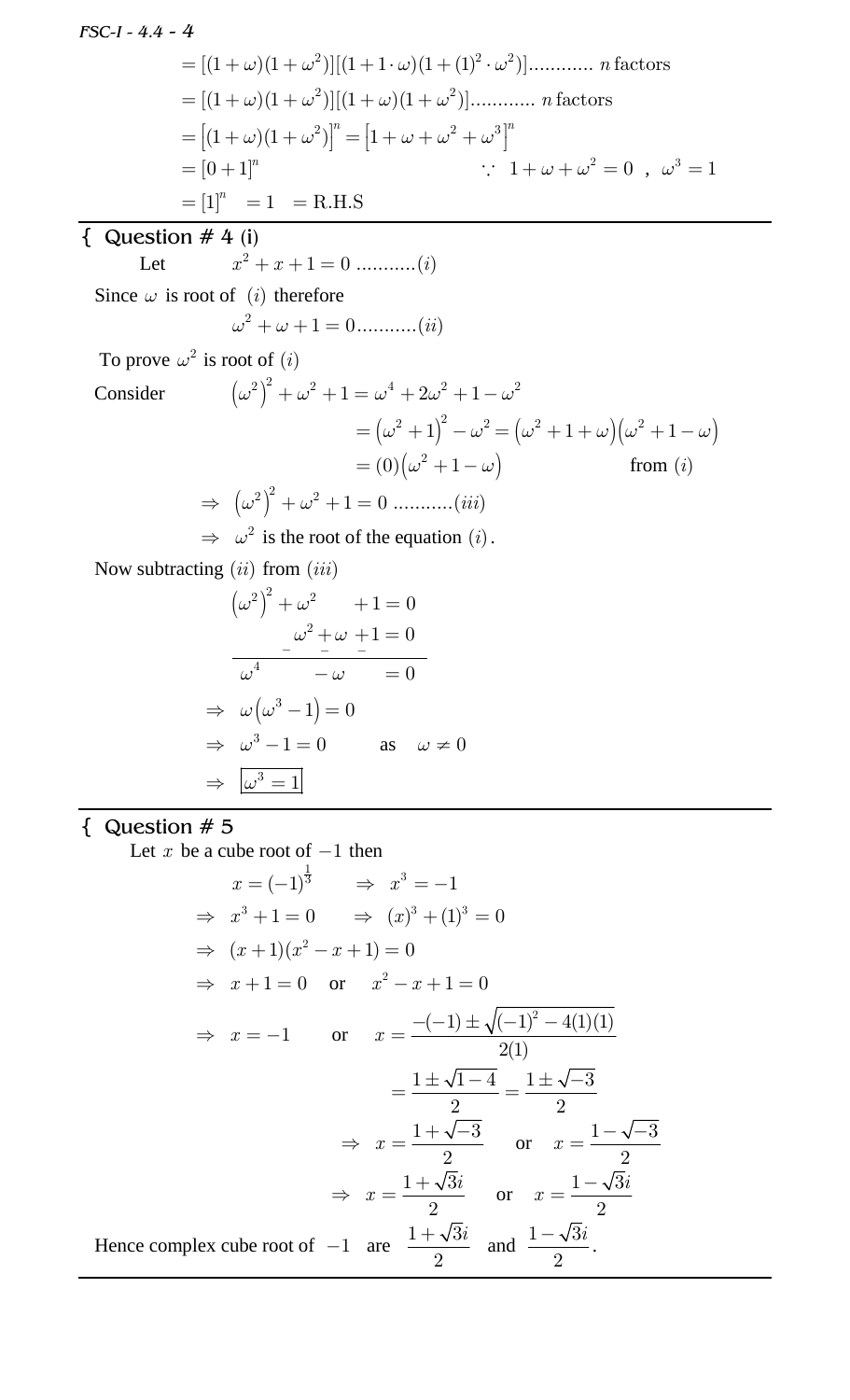### { Question # 6

Since 
$$
2\omega
$$
 and  $2\omega^2$  are roots of required equation, therefore  
\n
$$
(x - 2\omega)(x - 2\omega^2) = 0
$$
\n
$$
\Rightarrow x^2 - 2\omega x - 2\omega^2 x + 4\omega^3 = 0
$$
\n
$$
\Rightarrow x^2 - 2x(\omega + \omega^2) + 4(1) = 0 \qquad \therefore \omega^3 = 1
$$
\n
$$
\Rightarrow x^2 - 2x(-1) + 4 = 0 \qquad \therefore 1 + \omega + \omega^2 = 0
$$
\n
$$
\Rightarrow x^2 + 2x + 4 = 0
$$
\nis the required equation.

# { Question # 7

(i) Let *x* be a fourth root of 16 then

$$
x = (16)^{\frac{1}{4}} \Rightarrow x^{4} = 16
$$
  
\n
$$
\Rightarrow x^{4} - 16 = 0 \Rightarrow (x^{2})^{2} - (4)^{2} = 0
$$
  
\n
$$
\Rightarrow (x^{2} + 4)(x^{2} - 4) = 0
$$
  
\n
$$
\Rightarrow x^{2} + 4 = 0 \text{ or } x^{2} - 4 = 0
$$
  
\n
$$
\Rightarrow x^{2} = -4 \text{ or } x^{2} = 4
$$
  
\n
$$
\Rightarrow x = \pm \sqrt{-4} \text{ or } x = \pm \sqrt{4}
$$
  
\n
$$
\Rightarrow x = \pm 2i \text{ or } x = \pm 2
$$

Hence the four fourth root of 16 are  $2, -2, 2i, -2i$ .

(ii) Do yourself as above. **Hint:** 
$$
81 = (9)^2
$$

(iii) Let  $x$  be a fourth root of 625 then

$$
x = (625)^{\frac{1}{4}} \Rightarrow x^{4} = 625
$$
  
\n
$$
\Rightarrow x^{4} - 625 = 0 \Rightarrow (x^{2})^{2} - (25)^{2} = 0
$$
  
\n
$$
\Rightarrow (x^{2} + 25)(x^{2} - 25) = 0
$$
  
\n
$$
\Rightarrow x^{2} + 25 = 0 \text{ or } x^{2} - 25 = 0
$$
  
\n
$$
\Rightarrow x^{2} = -25 \text{ or } x^{2} = 25
$$
  
\n
$$
\Rightarrow x = \pm \sqrt{-25} \text{ or } x = \pm \sqrt{25}
$$
  
\n
$$
\Rightarrow x = \pm 5i \text{ or } x = \pm 5
$$

Hence the four fourth root of 625 are  $5, -5, 5i, -5i$ .

## Question # 8

(i)

 $2x^4 - 32 = 0$  $\Rightarrow$  2(x<sup>4</sup> - 16) = 0  $\Rightarrow$  x<sup>4</sup> - 16 = 0 Now do you as in Question  $\# 7(i)$ 

(ii)

$$
3y5 - 243y = 0
$$
  
\n
$$
\Rightarrow 3y(y4 - 81) = 0
$$
  
\n
$$
\Rightarrow 3y = 0 \text{ or } y4 - 81 = 0
$$